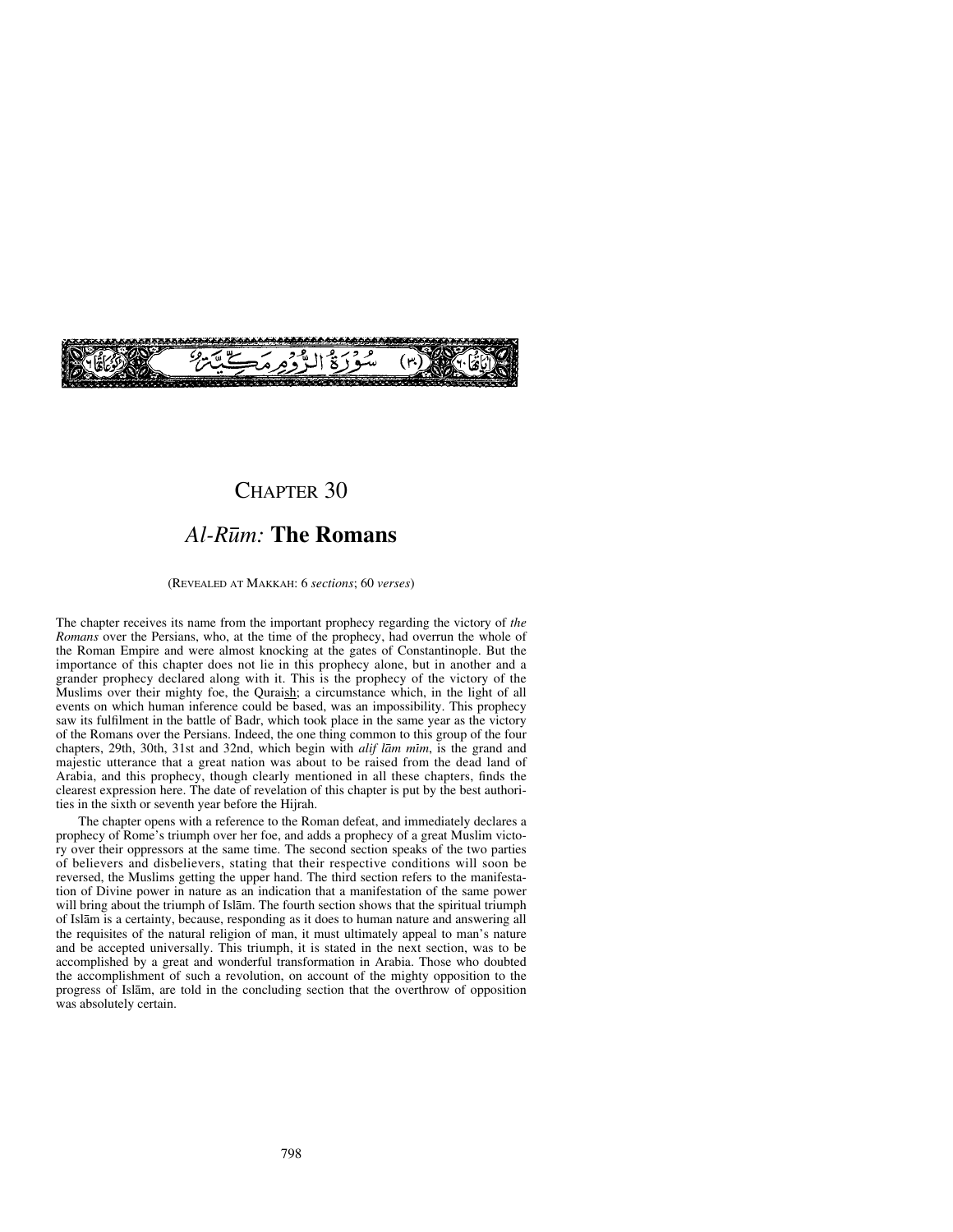### SECTION 1: **A Great Prophecy**

In the name of Allåh, the Beneficent, بِسُّعِ اللهِ الزَّحْسُسِ الزَّحِيْوِنِ the Merciful. الكرُّ<br>غُـلِبَتِ الـدُّرُوُّرُ **1** I, Allåh, am the Best Knower.*<sup>a</sup>* **2** The Romans are vanquished*<sup>a</sup>* **3** In a near land, and they, after their فِيَّ آدُنَى الْأَكْرَضِ وَهُمْ رِّسِيٍّ بَعْسِي defeat, will gain victory*<sup>a</sup>* غَلِّبِهِمْ سَيَغْلِبُوْنَ ۾

1*a.* See 2:1*a*.

2*a.* The people of the empire called themselves Romans, and to them Greek, which was synonymous with heathen, was a term of reproach (Butler's *Arab Conquest of Egypt*, footnote, p. 141).

3*a.* The struggle between Persia and the Roman Empire had existed for a long time. The great struggle, in which Persia was victorious, began in 602 of the Christian era, when Chosroes II of Persia began war with Rome to avenge the death of Maurice, who was murdered by Phocas. "His armies plundered Syria and Asia Minor, and in 608 advanced to Chalcedon. In 613 and 614 Damascus and Jerusalem were taken by the General Shahabaraz, and the Holy Cross was carried away in triumph. Soon after, even Egypt was conquered. The Romans could offer but little resistance, as they were torn by internal dissensions and pressed by the Avars and Slavs" (En. Br., Art. "Chosroes II"). When the news of this conquest reached Makkah, the Quraish were jubilant, as their sympathies were with the fire-worshipping Persians more than with the Christians, who, being the followers of the scriptures, were classed by them with the Muslims. It was in the year 615 or 616 that this revelation came to the Prophet, containing two different prophecies, one about the vanquishment of the victorious Persians, who had reached the very gates of Constantinople, by the Romans, who were by this time quite exhausted, and the other about the vanquishment of the powerful Makkans by the handful of persecuted Muslims.

It is noteworthy that a time limit was also announced along with these two prophecies, during which they would be brought to fulfilment. The word *bid'* occurring in the beginning of the next verse means *from three to nine* years, both inclusive, according to the best authorities (LL). It was exactly within nine years, in the year 624 of the Christian era, that the tables were turned against the powerful Persian Empire, the same being the year in which the mighty Quraish suffered a defeat at the hands of the helpless Muslims at Badr.

"In 624 he (Heraclius) advanced into northern Media, where he destroyed the great fire-temple of Goudzak" (En. Br., Art. "Chosroes II"). In the same year, 313 Muslims, many of whom were raw, inexperienced youths without any arms, routed a strong force of about a thousand of the Quraish warriors, killing all the leaders and dealing a deathblow to the power of the enemy. The successes of the Muslim army, on the one hand, and of the Romans, on the other, continued until the Quraish were utterly crushed by the conquest of Makkah in 630, while "the Persian Empire, from the apparent greatness which it had reached ten years ago, sank into hopeless anarchy" (En. Br.).

Rodwell tries to mitigate the force of the prophecy by saying that the vowel-points were given later, and therefore the prophecy could be read either way, i.e., either as translated above, "And they, after their defeat, will gain victory", or reading *sa-yughlab∂n*, "And they, after their defeat, will be defeated". In fact, thus read the statement is quite meaningless, because there is no sense at all in saying that *they will be*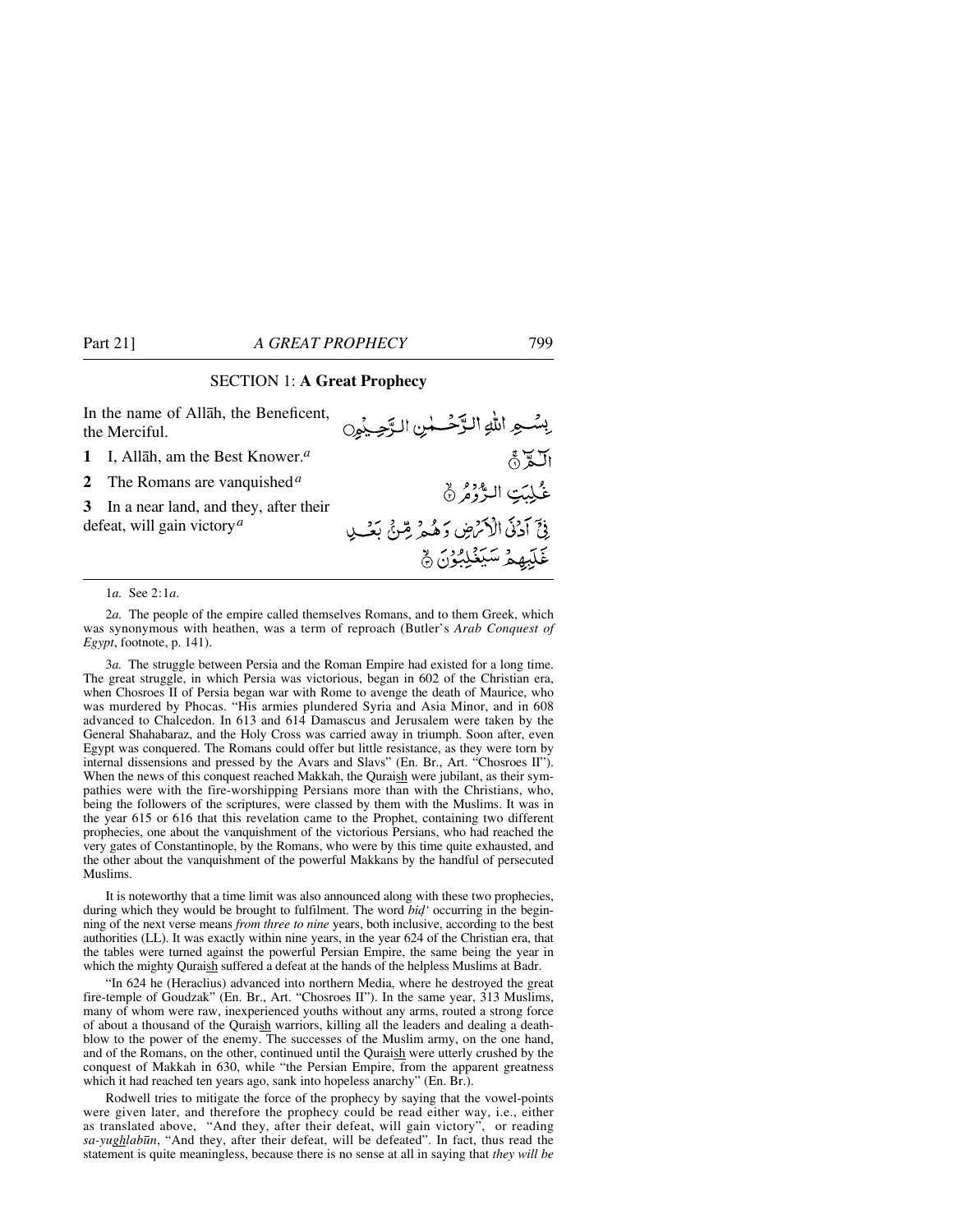**4** Within nine years. Allåh's is the command before and after. And on that day the believers will rejoice

**5** In Allåh's help.*<sup>a</sup>* He helps whom He pleases, and He is the Mighty, the Merciful —

**7** They know the outward of this world's life, but of the Hereafter they are heedless.

**8** Do they not reflect within themselves? Allåh did not create the heavens and the earth and what is between them but with truth, and (for) an appointed term. And surely most of the people are deniers of the meeting with their Lord.

**9** Have they not travelled in the earth and seen what was the end of those before them? They were stronger than these in prowess, and dug up the earth,<sup>*a*</sup> and built on it more than these

فِيْ بِضْعِ سِنِيْنَ ةُ لِلَّهِ الْأَصْرُ مِنْ قْنَيْلُ وَصِنْيٌ بَعْيَا ۖ وَ يَوْمَيِدْ، تَبْغَدْ يُحْرِ الْبُدْعُمِينُوْرِي ﴾ بنصُرِ اللَّهِ يَنصُرُ مَنْ يَّشَاءُ وَ هُوَ الْعَزِيْزُ الرَّحِيْمُ ﴾ دَعَيْدَ اللَّهِ ثَلَا يُخْلِفُ اللَّهُ وَعَلَّاهُ وَلَكِنَّ آڪَٽَرَ النَّاسِ لَا يَعۡـُـلَّمُوۡنَ ۞ يَعْلَمُوْنَ ظَاهِرًا قِنَ الْحَيْوَةِ الدَّنْيَاءَ ۖ رَهُمْ عَنِ الْأَخِرَةِ هُمْ غَفِلُوْنَ ۞ أَدَبَةٍ بِتَغَكَّدَّوْا فِيَّ أَنْفُسِهِمْ تَبْهَا خَلَقَ الله البسلات وَ الْأَمْرَضَ وَ مَا يَبْنِقُهَآ الآد بالْعَقِّ وَ أَجَيْلِ مُّبَسَعَتِي ۖ وَ إِنِّي كَثِيْبِرًا مِّنَ النَّامِنِ بِلِقَائِمَ رَبِّهِمُ لَكُورُدِي<sup>0</sup> آوَلَّهُ يَسِيُرُوْا فِي الْأَرْضِ فَيَنْظُرُوْا كَيْفَ كَانَ عَاقِبَةُ الَّذِيْنَ مِنْ قَبْلِهِ كَانْؤَا أَيْنَدِيَّ مِنْهُمْ قُوَّةً وَّأَنَادُواالْأَدْوَةَ

*defeated after their defeat*. The addition, however, of the words *on that day the believers will rejoice* makes it quite certain that the word is *yaghlibūn* — they will gain victory as it was the victory of the Romans which could make the believers rejoice. There is no doubt that actual ignorance of the manner in which the revelation of the Qur'ån was propagated is the only excuse one can offer for such an absurd suggestion. Every portion revealed was committed to memory by large numbers and was repeated over and over in prayers in congregation, and the vowel-points *could not* be left undecided. Moreover, there is clear evidence that when this verse was revealed, Abū Bakr asserted in a public assembly that the Romans would defeat their enemies within three years, and Ubayy ibn Khalf, an unbeliever, denied this, and ten camels were betted on the issue. This coming to the Holy Prophet's knowledge, he told Ab∂ Bakr that the time-limit of three years was not correct, for *bid'* signified *from three to nine* years. The time-limit was accordingly extended and the bet raised to a hundred camels (IJ). This further shows how sure were the companions and the Holy Prophet himself of the fulfilment of the prophecy. Betting, of course, was disallowed long afterwards in Madinah.

5*a.* The help of Allåh is the help that was over and over again promised to the believers against the idolatrous Makkans. Thus we have here a clear prophecy of the victory of the Muslims over the Makkans within nine years from the pronouncement of the prophecy. It was fulfilled in the battle of Badr.

9*a.* The digging of the earth includes its ploughing for cultivation, its digging for minerals and the making of aqueducts, as also the laying of the foundations of buildings.

**<sup>6</sup>** (It is) Allåh's promise! Allåh will not fail in His promise, but most people know not.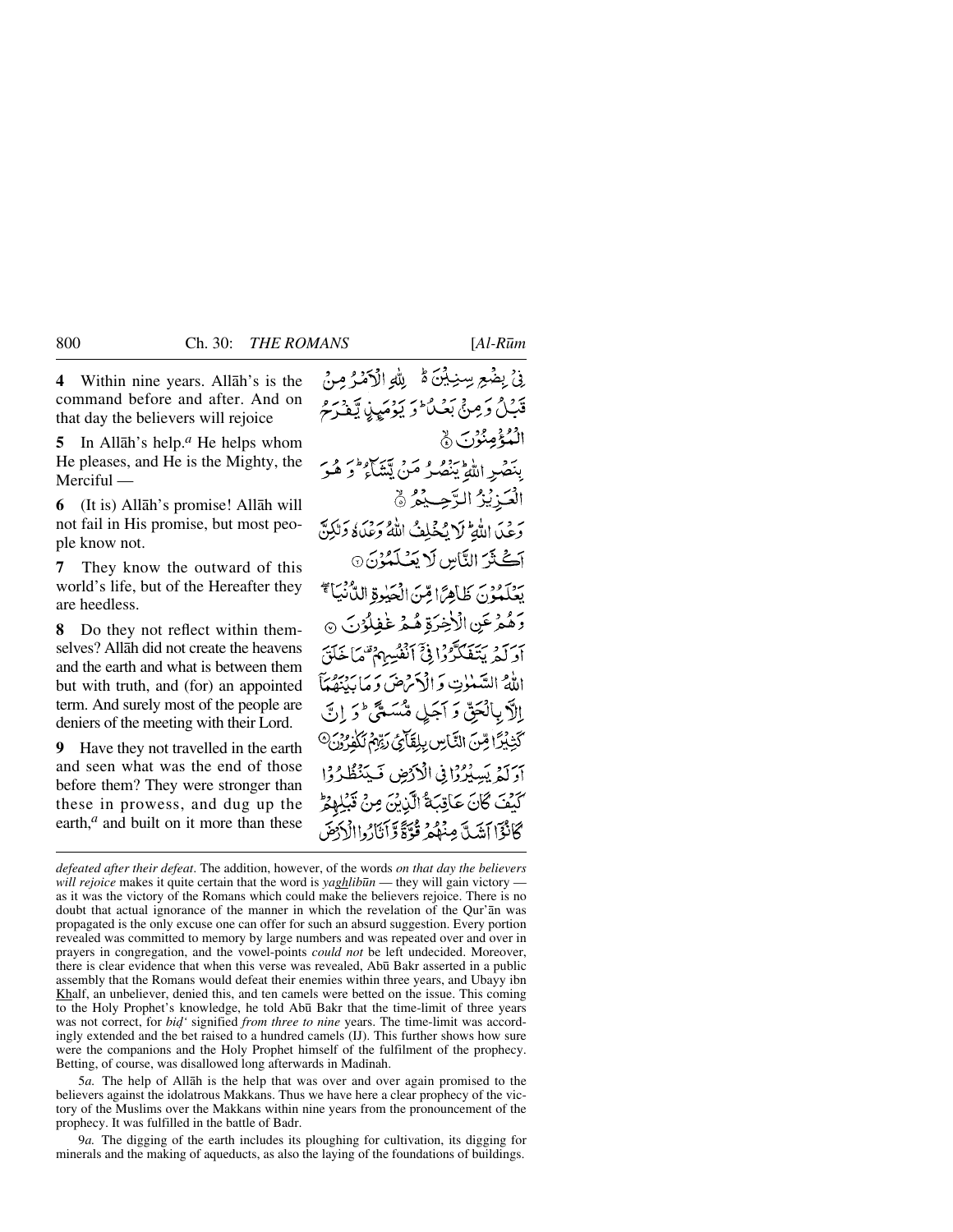have built. And their messengers came to them with clear arguments. So it was not Allåh, Who wronged them, but they wronged themselves.

**10** Then evil was the end of those who did evil, because they rejected the messages of Allåh and mocked at them.

### SECTION 2: **The two Parties**

**11** Allåh originates the creation, then reproduces it, then to Him you will be returned.

**12** And the day when the Hour comes, the guilty will despair.

**13** And they will have no intercessors from among their associate-gods, and they will deny their associate-gods.

**14** And the day when the Hour comes, that day they will be separated one from the other.

**15** Then as to those who believed and did good, they will be made happy in a garden.

**16** And as for those who disbelieved and rejected Our messages and the meeting of the Hereafter, they will be brought to chastisement.

**17** So glory be to Allåh when you enter the evening and when you enter the morning.

**18** And to Him be praise in the heavens and the earth, and in the afternoon, and when the sun declines.*<sup>a</sup>*

آللَّهُ يَبْدَأُواالْخَلْقَ تُوَّ بُعِبْ لُمُ ثُمَّ البَّهِ تُرْجَعُونَ ۞ ر بردير تقوير السّاعة يُبْلِسُ الْمُجْرِمُونَ@ وَكَمْ يَكُنْ لَّهُمْ قِنْ شُرَكَابِهِمْ شُفَخَوْا وَكَ)نُوۡٳ بِشُرَكَابِهِمۡ كَٰفِرِيۡنَ ۞ رسور يحود الساعَةُ بِرْمَيِنِ يَتَعَدَّدْ فَوْنَ @ يَأَمَّا الَّذِيْنَ (مَنْوُا دَعَبِيلُواالصَّلِحْتِ قَصَّعْرُ بِيْ تَرَوْضَةٍ يَكْحَبَرُوْنَ ۞ دَآمَّا الَّذِينَ كَفَرُدْا دَ كَنَّابُوْا بِالْبِتِنَا وَلِقَائِ الْأَخِرَةِ فَأُولَيْكَ فِي الْعَذَابِ مُحْضَرُوْنَ ۞ بيو ويل الله حِينَ تَمْسُوْنَ دَحِينَ ڭقىبچۇن © وَلَّهُ الْحَمْدُ فِي السَّنْوٰتِ وَالْأَمْرَضِ وَعَشِيًّا وَحِيْنَ تُظْهِرُوْنَ @

يريبه وديبآ أكثثر مِنتاعتبروها رجاءهم رُسُلُهُمْ بِالْبَيِّنْتِ ۖ فَيَمَا كَانَ اللَّهُ لِيَظْلِمَهُمْ وَلَٰكِنۡ كَانُوۡٓآاٖاَنۡفُسِهُمۡ يُظَلِمُوۡنَّ

نُهَةٍ كَانَ عَاقِبَةَ الْكَنْ بْنَ أَسَآءُ واالسُّوَّانَ أَنْ كَيْ بُوَّا بِأَيْتِ اللهِ وَكَيَانُوْا

**ِيهَ**ٵؾۺؾٙۿڔ۬ٷڽؘ۞

<sup>18</sup>*a.* The five times of prayer are clearly indicated in this and the previous verse, the evening prayer comprising both the prayer at sunset and the later evening prayer. The five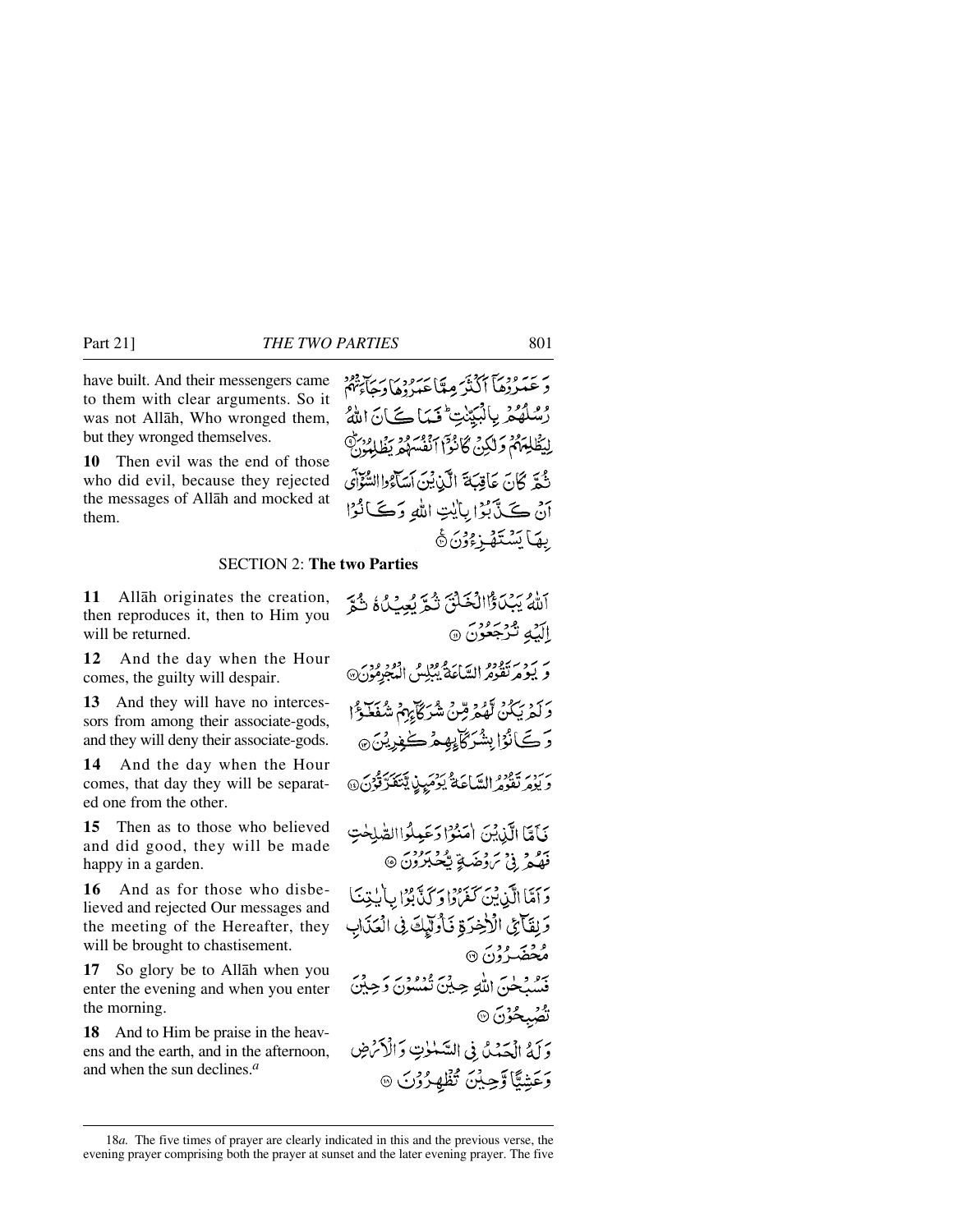# لِخْدِجُ الْحَيِّ مِنَ الْمَيِّتِ وَ يُخْرِجُ الْمَيِيَّتَ مِنَ الْجَيَّ وَ يُجْي أَكْمَنْ صَلَّ بَعْنَ مَوْتِهَا وَكَيْ لِكَ تُخْرَجُوْنَ ﴾

## SECTION 3: **Manifestations of Divine Power in Nature**

**20** And of His signs is this, that He created you from dust, then lo! you are mortals (who) scatter.

**21** And of His signs is this, that He created mates for you from yourselves that you might find quiet of mind in them, and He put between you love and compassion.*<sup>a</sup>* Surely there are signs in this for a people who reflect.

**22** And of His signs is the creation of the heavens and the earth and the diversity of your tongues and colours. Surely there are signs in this for the learned.

**23** And of His signs is your sleep by night and by day and your seeking of His bounty. Surely there are signs in this for a people who would hear.

**24** And of His signs is this, that He shows you the lightning for fear and

وَمِنْ إِيْتِهَ آنُ خَلَقَكُمْ قِرنُ تُرَابِ ثُدَّ إِذَآ أَنۡنَهُمۡ بَشَدٌ تَنۡنَقَٰنِهُ وَقُرَٰنَ ۞ وَ مِنْ إِيْتِهَآ أَنْ خَلَقَ لَكُمُّ قِنْ أَنْفُسِكُمْ آثروا حالتة يكثروا ائتها وجعل بينيكم قَبْدَةَ وَبِرَجْهَةَ إِنَّ فِي ذٰلِكَ لَأَلِيْتِ لِّفْذَ*وِ يَ*تَغَڪَّرُوْنَ ۞ دَ مِنْ اللَّهِ خَلْقٌ السَّلَوٰتِ وَ الْأَدْضِ وَ اخْتِلَاثُ ٱلْسِنْتِكُمْ وَٱلْوَانِكُمْ لِنَّ فِيْ ذٰلِكَ لَأَيْتٍ لِّلْغُلِيمِيْنَ ۞ وَ مِنْ اللَّهَاءِ مَنَامُكُمْ بِالَّيْلِ وَالنَّهَاْدِ وَ ابْتِغَآؤُكُمْ قِينٌ فَضَلِهٖ ۚ إِنَّ فِي ذٰلِكَ **َلاَيْتٍ لِّقَرْمٍ يَّسْمَعُوْنَ ۞** وَمِنْ إِيْتِهِ يُرِيْكُمُ الْبَرْقَ خَوْفًا وَّ

times of prayer were observed at Makkah, and places at which the Muslims gathered for prayers are mentioned in reports relating to very early days of the Prophet's mission.

<sup>19</sup>*a.* This clearly points to the rising of a great nation from the Arabs, who were spiritually as well as intellectually dead.

<sup>21</sup>*a.* The close relation between the male and the female (i.e., husband and wife) is expressed in words which indicate the closeness of the union to such an extent as to have misled many to suppose that the act of the physical creation of the female from the male is implied. But the Qur'ån explains itself when it refers to the ties of love and compassion, and to the quietness of mind which a married person finds in his mate. The verse gives us the Islamic ideal of marriage which serves the purpose not only of the increase of the human race but also that of the spiritual advancement of both the man and the woman by referring to the quietness of mind which they find in each other.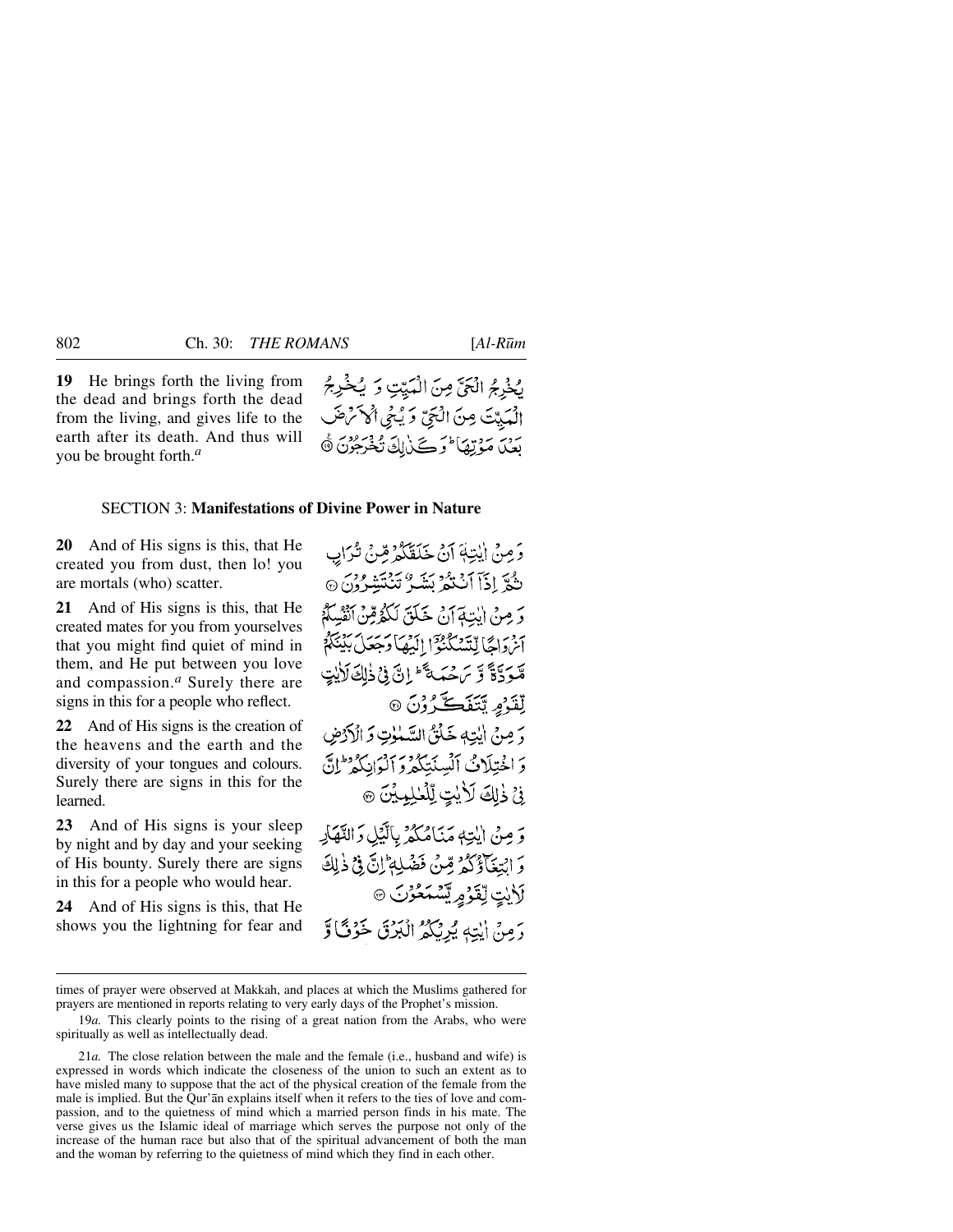for hope, and sends down water from the cloud, then gives life therewith to the earth after its death. Surely there are signs in this for a people who understand.

**25** And of His signs is this, that the heaven and the earth subsist by His command. Then when He calls you from the earth — lo! you come forth.

**26** And His is whosoever is in the heavens and the earth. All are obedient to Him.

**27** And He it is, Who originates the creation, then reproduces it, and it is very easy to Him. And His is the most exalted state in the heavens and the earth; and He is the Mighty, the Wise.*<sup>a</sup>*

َطَمُعَّا وَّ يُنَزِّلُ وِنَ الَسَّمَّاءِ مَاَءٍَوَيُّعُ
$$
\frac{1}{2}
$$
وَتَرِنَّ لَوَهِ يَحُوَلَّهَ أَرِانَ وَنَ اَلِنَّ مَوُوَنَّهَ

### SECTION 4: **Appeal to Human Nature**

**28** He sets forth to you a parable relating to yourselves.*<sup>a</sup>* Have you among those whom your right hands possess partners in that which We have provided you with, so that with respect to it you are alike — you fear them as you fear each other? Thus do We make the messages clear for a people who understand.

**29** Nay, those who are unjust follow their low desires without any knowledge; so who can guide him whom Allåh leaves in error? And they shall have no helpers.

صَرَبَ لَكُمْ مَّتَلَّا مِّنْ اَنْفُسِكُمْ هَلْ لَّكُوُمِّنْ قَامَلَكَتْ آيْمَانُكُمُ مِّنْ شُرَكَارَ نِيْ مَارَبِيْنِ وَرَبِّهِ فِي سَوَاءٌ تَخَافُؤُنَّهُمْ كَخِيْفَتِكُمُ ٱنْفُسَكُمْ كُذَٰاكَ نُفَصِّلُ الْأَيْتِ لِقَوْمِ يَكْفِلُوْنَ ۞

بَيْلِ اشْبَعَ الَّذِيْنَ طَلَعْوَٓا ٱهۡمَاءَهُمُوۡ وَ بِغَيْرِ عِلْمٍ ۚ فَتَمَنْ يَّهْدِئُ مَنْ آضَلَّ الله فتر مَا كَهُمْ مِّنْ تُصِيرِ يُنَ

<sup>27</sup>*a. Mathal*, the word translated as *state* here, means really *sifat*, i.e., *description*, *condition, state* or *case;* and it is then used as meaning *a description by way of comparison* or *a similitude* (LL).

<sup>28</sup>*a.* If the master and the slave are not equal, how can inanimate objects, such as stones, from among His creatures be equal to the Creator, Who is the Intelligent Cause and Controller of all?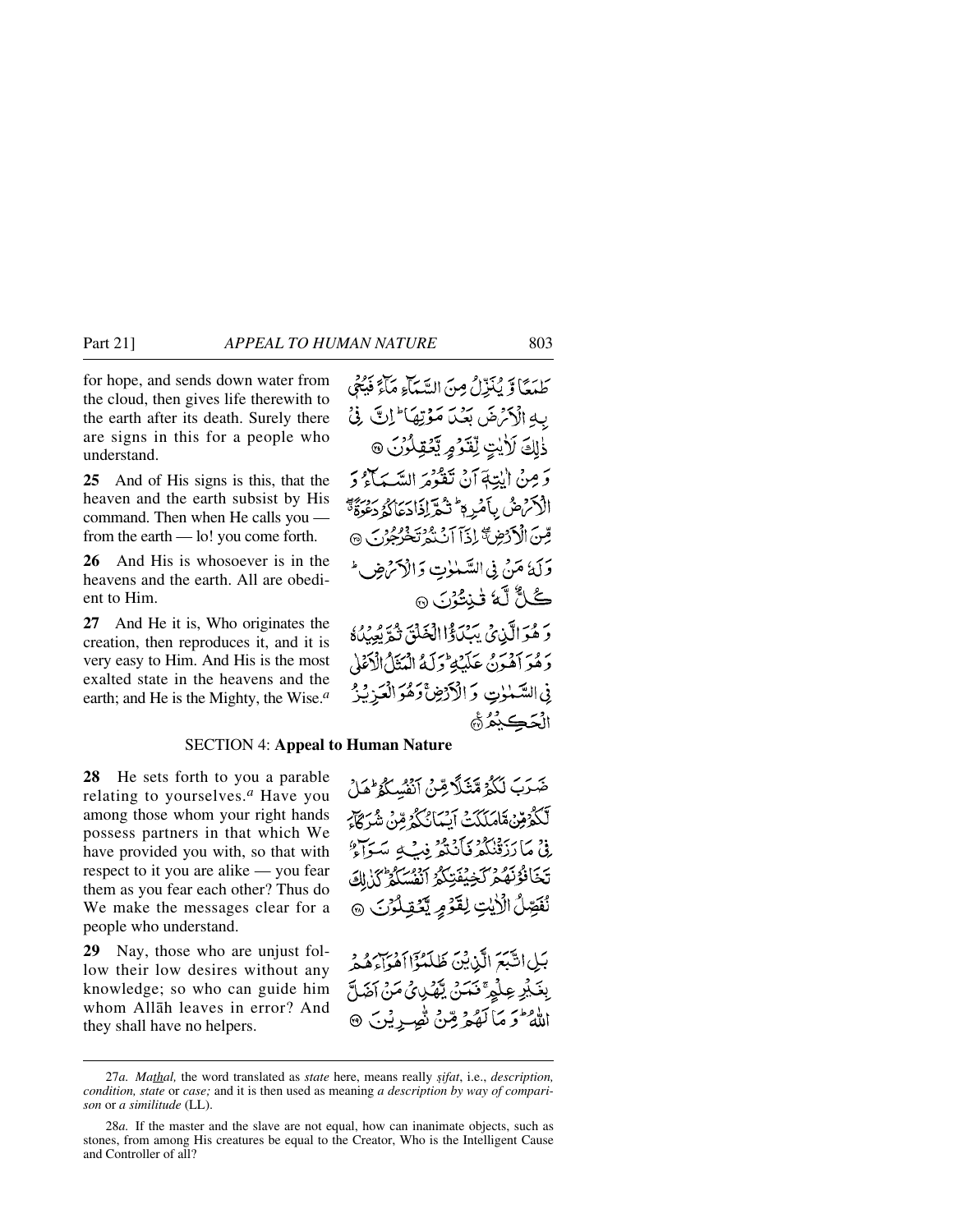**30** So set thy face for religion, being upright, the nature made by Allåh in which He has created men. There is no altering Allåh's creation. That is the right religion — but most people know not*a*—

**31** Turning to Him; and keep your duty to Him, and keep up prayer and be not of the polytheists,

**32** Of those who split up their religion and become parties; every sect rejoicing in that which is with it.

**33** And when harm afflicts men, they call upon their Lord, turning to Him, then when He makes them taste of mercy from Him, lo! some of them begin to associate (others) with their Lord,

**34** So as to be ungrateful for that which We have given them. So enjoy yourselves a while — you will soon come to know.

**35** Or, have We sent to them an authority so that it speaks of that which they associate with Him?*<sup>a</sup>*

فَأَقِيمُ وَجْهَكَ لِلَّذِيْنِ حَنِيْفَا ۖ فِظُرَتَ الله الَّذِيْ فَطَدَ النَّاسَ عَلَيْهَا ۚ كَلَّ تَبْكِيشِلَ لِخَلْقِ اللَّهِ ۖ ذٰلِكَ اللَّهِ لِيُنُ الْقَيِّمُوْ وَلَٰكِنَّ آَكْثَرَ النَّاسِ لَا يَعْلَمُوْنَ لِّمَ مُنِيْبِيْنَ إِلَيْهِ وَاتَّقُوهُ وَ إِقِيْبُوا الصَّلْوةَ وَلَاتَكُوْنُوْا مِنَ الْمُشْرِكِيْنَ ۞ مِنَ الَّذِيْنَ فَدَّقْوْا دِيْنَهُمْ دَكَانُوْا شِيَعَا<sup>ء</sup>ُگُلُّ جِزْبِ بِمَالَدَيْهِمْ فَرِجُوْنَ @ وَإِذَا مَيتَي النَّاسَ ضُدٌّ دَعَوْا رَتَّهُ هُمْ مّْبِنِيْهِيْنَ إِلَيْهِ تَبْحَرَ إِذَآ أَذَاقَهُمْ مِّنْهُ رَحْمَةٌ إِذَا فَدِيْقٌ مِّنْهُ مِ بِرَبِّهِ ؽۺ۬ڔڲؙۯڹ۞ لِيَكْفَرُوا بِيمَا السَّيْنِقُوطُ فَتَتَمَدَّوا تَفَعَ فَسَوْنَ تَعْلَمُوْنَ® أمْرَ أَنْزَلْنَا عَلَيْهِمْ سُلْطِئًا فَقُوَيَتَكَلَّعُهُ بِيَاكَانُوْابِهٖ يُشْرِكُوْنَ ۞

35*a,* see next page.

<sup>30</sup>*a.* Islåm according to this verse is the natural religion of man, or a religion to the truth of which human nature bears testimony. Its fundamental principles, the Unity and all-comprehensive providence of Allåh, the universality of Divine revelation, and the accountability for all actions in a life after death, are recognized by all religions and all nations, and their universal acceptance is a clear evidence that it is the very nature of man that bears testimony to their truth. Islåm removes all limitations upon these three fundamental doctrines of the religion of humanity, and gives them as wide a significance as humanity itself. No other religion in the world has claimed to be the natural religion of man. There is a saying of the Holy Prophet to the same effect: "Every child that is born conforms to the true religion (literally, *human nature*), then his parents make him a Jew or a Christian or a Magian, as a beast is born entire in all its limbs (or without a defect); do you see one born maimed and mutilated?" Then he repeated (i.e., in support of what he said): "The nature made by Allåh in which He has created men; there is no altering Allåh's creation. That is the right religion" (B. 23:93). For the meaning of *fitrah*, see 35:1*a*. The other fundamental principle of the natural religion of man is referred to further on in vv. 38, 39.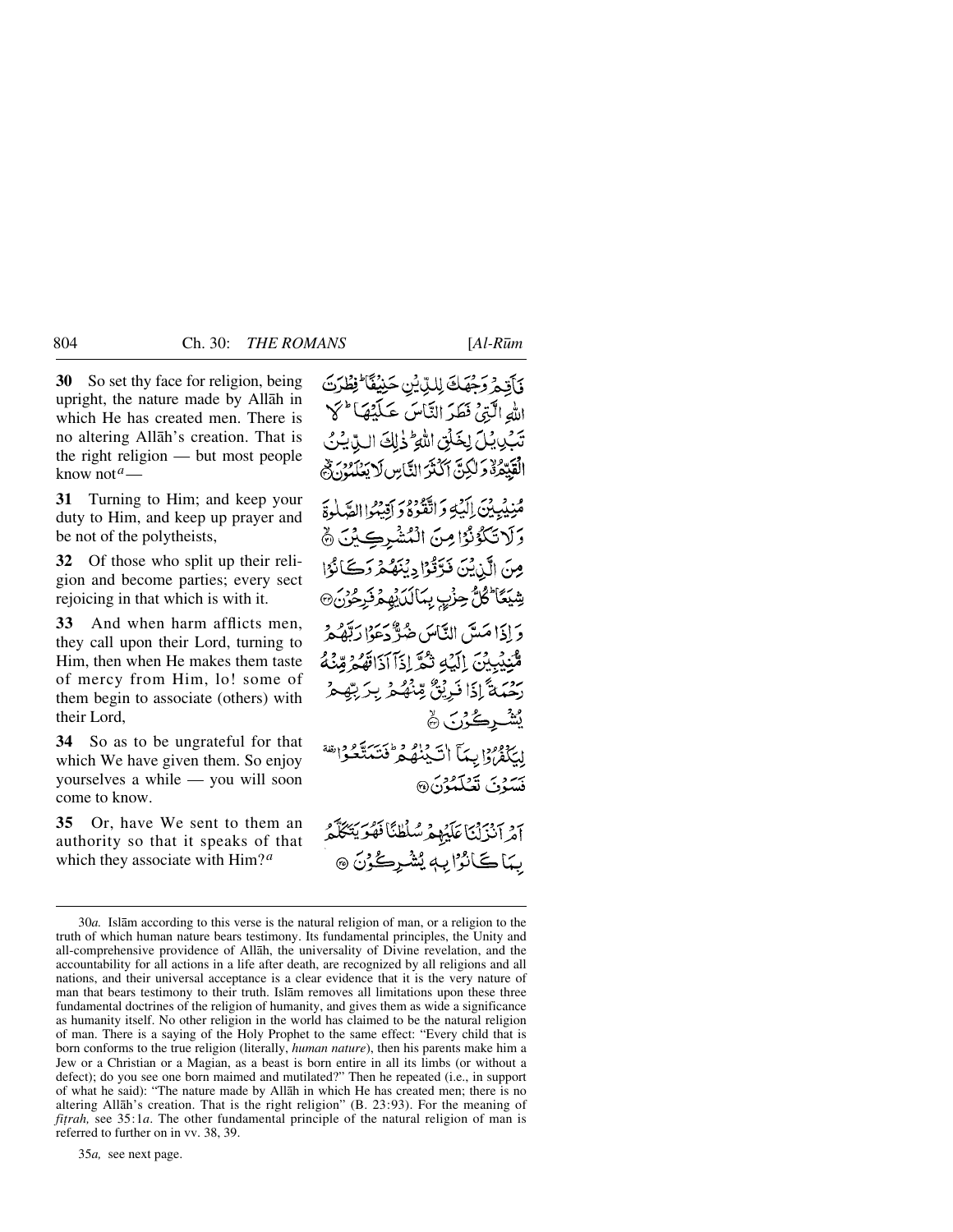**36** And when We make people taste of mercy they rejoice in it, and if an evil befall them for what their hands have already wrought, lo! they despair.

**37** See they not that Allåh enlarges provision and straitens (it) for whom He pleases? Certainly there are signs in this for a people who believe.

**38** So give to the near of kin his due, and to the needy and the wayfarer. This is best for those who desire Allåh's pleasure, and these it is who are successful.*<sup>a</sup>*

**39** And whatever you lay out at usury, so that it may increase in the property of men, it increases not with Allåh; and whatever you give in charity, desiring Allåh's pleasure these will get manifold.*<sup>a</sup>*

**40** Allåh is He Who created you, then He sustains you, then He causes you to die, then brings you to life. Is there any of your associate-gods who does aught of it? Glory be to Him, and exalted be He above what they associate (with Him)!

وَإِذَا اَذَقَنَا التَّاسَ دَحْمَةً فَرِحْوَابِهَا لَم دَانْ تْصِبْهُمْ سَيِّئَةٌ كِيمَا قَبِيَّةٌ مَتْ اَيُّلِيْهِمُ لِذَاهُمُ يَقْنَطُوْنَ ۞ أَدَلَهُ يَدَدُانَ اللَّهَ يَبْسُطُ البِّرْنِنَّ لِمَدَنَّ يَتَنَبَّآهُ وَيَغْدَى مُ إِنَّ فِي ذَٰلِكَ لَأَيْتٍ لِقَوْمٍ يُؤْمِنُوْنَ ۞ فَأَتِ ذَاالْقُدْنِي حَقَّبَةً وَالْمُسْكِينَ وَابْنَ السَّبِيْلِ ذٰلِكَ خَيْرٌ لِلَّذِيشَ يُرِيْدُوْنَ وَجِّيةَ اللَّهِ وَ أُولَّيْكَ هُمُ الْمُثْلِحُوْنَ ۞ حَرَمَا أَتَبِيتُهُمْ قِنْ رِّبَالَّيْدَبُوَاْ فِيَّ آَمُوَالِ النَّاسِ فَبِلاَ يَدْبُوْا عِنْكَا اللَّهِ ۚ وَمَآ اتبَنْعُ مِّنْ نَكْرِةٍ تُرِيْدُوْنَ دَمْءَ اللهِ فَأُولَيْكَ هُكْرُ الْمُضْعِفْوُنَ أَللَّهُ الَّذِينُ خَلَقَكُمُ نُمَّةٍ مَرْبَرَهُ وَ وَمَّ يْمِيتْكُمْ تْكُمّْ بْجْيِيْكُمْ لْهَيَاحْ مِرِ مْ شُرَكَايِكُمُ مَّنْ يَّفْعَـلُ مِنْ ذَاهِ وقتنى يلمح والمفردات برتكالى تحتايتندركو

<sup>35</sup>*a.* No prophet can be shown to have received a revelation setting up creatures on an equal or co-operative plane with the Creator. Every such doctrine, besides being against the testimony of human nature and reason, stands condemned because of the absence of any revelation in its support.

<sup>38</sup>*a.* Charity to man is the practical outcome of the doctrine of the brotherhood of man, which is one of the two principles of the natural religion of man. As Islåm has made the doctrine of the brotherhood of man a practical doctrine, it is always referred to in the Qur'ån in words enjoining charity on man for his brother-man.

<sup>39</sup>*a.* This verse lays stress upon the doctrine of charity to one's fellow-man. It says that some men there are who seek to increase their wealth by means of getting interest on money, i.e., they seek an increase of their wealth at the expense of other men's property; but that a Muslim should seek an increase of his wealth by giving it, for the sake of Allåh, to help his brother-man.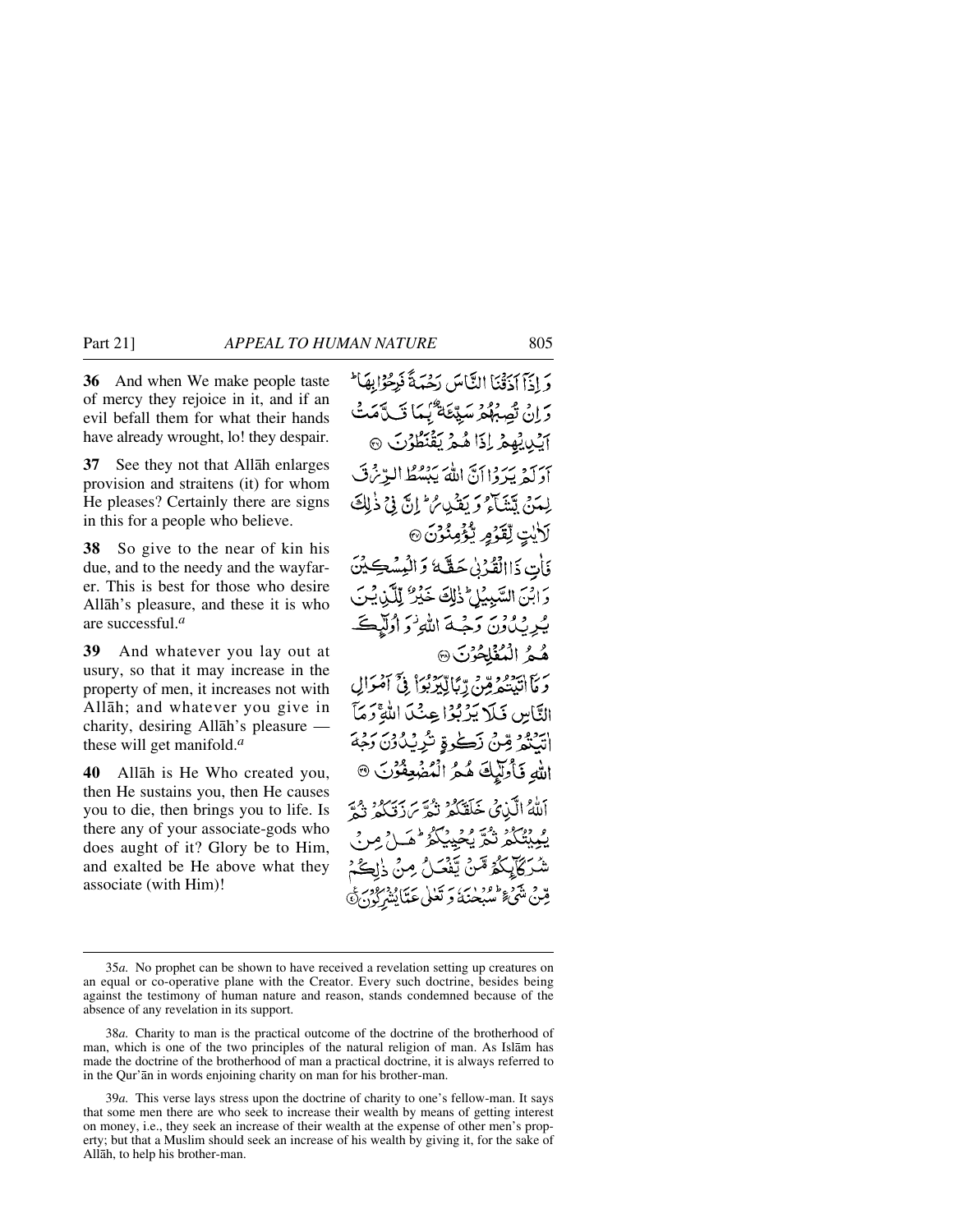# SECTION 5: **A Transformation**

**41** Corruption has appeared in the land and the sea on account of that which men's hands have wrought, that He may make them taste a part of that which they have done, so that they may return.*<sup>a</sup>*

**42** Say: Travel in the land, then see what was the end of those before! Most of them were polytheists.*<sup>a</sup>*

**43** Then set thyself, being upright, to the right religion before there come from Allåh the day which cannot be averted: on that day they will be separated.

ظَهَّرَ الْفَسَادُ فِي الْكِرِّ وَ الْبَحْيِرِ بِهَا كَسَبَتْ آيَٰنِى) التَّاسِ لِيُّذِيْقَهُمْ بَعْضَ الَّذِى عَيِّلُوُ الْعَلَّهُمُ يَرْجِعُونَ @ قُابِرُ سِدْوُدًا فِي الْأَحْرَضِ فَأَنْظُهُ وَائْكُفَ كَانَ عَاقِبَهُ الَّذِينَ مِنْ قَبْلُ ۚ كَانَ أَكْثَرُهُمْ مُّشْيَرَكِيْنَ۞ فَأَنِّعْرُ رَجْهَكَ لِلدِّيْنِ الْفَيِّعِ مِنْ قَبْلِ آنْ يَأْتِيَ يَوْمُ لَّا مَرَدَّ لَهُ صِنَ اللهِ يَوْمَيِنِ يَصَّدَّعُوْنَ ۞

With the light of Islåm, and through the torch of knowledge and civilization lit in Arabia, a new era dawned not only over Arabia, but also over other countries. Europe remained the longest in darkness, and it was only after the torch of knowledge had been lighted in Spain by the Muslims that both the Renaissance and the Reformation came.

42*a.* The doctrine of Unity had been forgotten by all nations; even the Jews submitted to the decisions of their learned men with a submission which was only due to God. That Christianity had long before forsaken the doctrine of Unity goes without saying.

<sup>41</sup>*a.* History bears evidence to the truth of these words. Before the advent of the Holy Prophet corruption prevailed in all countries of the world. The *sea* may here signify the *islands*. Darkness prevailed in all countries of the world, affecting the beliefs of men as well as their deeds. Judaism, Hinduism, Buddhism, Confucianism, and Zoroastrianism had long ceased to have any healthy effect on the lives of their votaries, and the followers of these religions had not only ceased to practise virtue, but, worst of all, they had begun to look upon vice as virtue, and many of them attributed indecent and immoral practices to their sages and their gods. Christianity, which was then the youngest of the religions of the world, had also lost its purity. "The Christianity of the seventh century was itself decrepit and corrupt," is Muir's verdict. Such widespread corruption had never previously existed in the world's history. A recent writer, J.H. Denison, writes in *Emotion as the Basis of Civilization:* "In the fifth and sixth centuries, the civilized world stood on the verge of chaos. The old emotional cultures that had made civilization possible, since they had given to men a sense of unity and of reverence for their rulers, had broken down, and nothing had been found adequate to take their place.... It seemed then that the great civilization which it had taken four thousand years to construct was on the verge of disintegration, and that mankind was likely to return to that condition of barbarism where every tribe and sect was against the next and law and order were unknown.... Civilization like a gigantic tree whose foliage had over-reached the world ... stood tottering ... rotting to the core" (pp.  $265-268$ ). And then adds, speaking of Arabia: "It was among these people that the man was born who was to unite the whole known world of the east and south" (p. 269).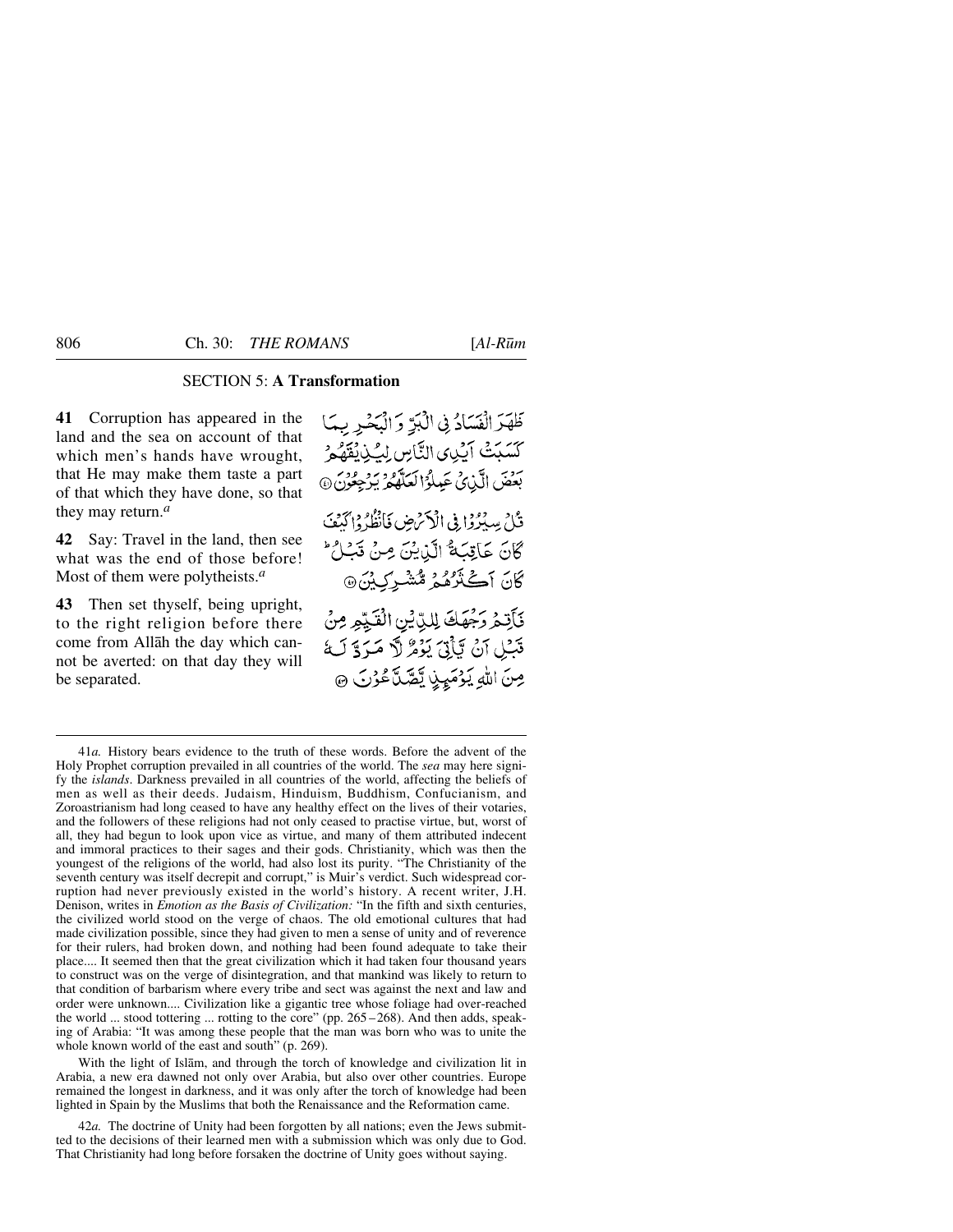**44** Whoever disbelieves will be responsible for his disbelief; and whoever does good, such prepare (good) for their own souls,

**45** That He may reward out of His grace those who believe and do good. Surely He loves not the disbelievers.

**46** And of His signs is this, that He sends forth the winds bearing good news, and that He may make you taste of His mercy, and that the ships may glide by His command, and that you may seek of His grace, and that you may be grateful.*<sup>a</sup>*

**47** And certainly We sent before thee messengers to their people, so they came to them with clear arguments, then We punished those who were guilty. And to help believers is ever incumbent on Us.

**48** Allåh is He Who sends forth the winds, so they raise a cloud, then He spreads it forth in the sky as He pleases, and He breaks it, so that you see the rain coming forth from inside it; then when He causes it to fall upon whom He pleases of His servants, lo! they rejoice —

**49** Though they were before this, before it was sent down upon them, in sure despair.

**50** Look then at the signs of Allåh's mercy, how He gives life to the earth after its death. Surely He is the Quickener of the dead; and He is Possessor of power over all things.

مَنْ كَفَيْرَ فَعَلَيْكَهُ كَفَيْرُهُ ۚ وَ مَنْ عَبِيلَ صَالِحًا فَلِأَنْفُسُهِمْ يَعْمَلُوْنَ ﴾ لِيَجْزِيَ الَّذِيْنَ أَمَنُوْا دَعَيلُوا الصَّلِحْتِ مِنْ نَضْلِهِ إِنَّ لَا يُحِبُّ الْكَفِرِينَ@ وَمِنْ الَّذِيةَ آنُ يُّذْيِسِيلَ الِّهِ سُبَرَ مُبَشِّرٰتٍ تَرْيِيُزِيۡتَكُمُّ مِّنۡ سَّحۡتَتِهٖ وَلِتَجْرِيَ الْفُلُكُ بِأَصْرِهِ وَلِتَبْتَغُوْا مِنْ نَفْهَلِهِ دَ لَعَلَّكُمْ تَشْكُرُونَ® وَلَقَلْ آرْسَلْنَا مِنْ قَبْلِكَ رُسُلًا إِلَىٰ قَرْمِهِمْ فَجَآءُ وُهُمْ بِالْبَيِّنٰتِ فَانْتَقَبْنَا مِنَ الَّذِينَ آخِرَهُوۡ الرِّڪَانَ حَقًّا عَلَيْنَا نَصْرُ الْمُؤْمِنِيْنَ @ آللَّهُ الَّذِينَ يُرْسِلُ الرَّبْحَ فَكَّتِيْكِرُ سَحَانًا فَيَبْسُطُهُ فِي السَّبِيَّاءِ كَيْفَ بَيِّياً وَيَجْعَلُهُ كِيَبَيْغَا فَيَلَزَى الْوَدْقَ يَخْرُجُ مِنْ خِلْلِهِ ۚ فَإِذَآ آَصَابَ بِ مَنْ يَشَاءُ مِنْ عِبَادِ ۚ إِذَا هُمْ يَشْنَبْيَشْيَرُوْنَ ۞ وَإِنْ كَانُوْا مِنْ قَبْلِ آنْ يُّنَزَّلَ عَلَّيْهِمْ قِنْ قَبْلِهِ لَمُبْلِسِيْنَ @ فَانْظُرُ إِلَّى اللَّهِ رَحْمَتِ اللَّهِ كَيْفَ يْحْيِ الْأَرْضَ بَعْيَ مَوْتِهَا \* إِنَّ ذٰلِكَ لَمُعْيَ الْمَيْوَنَيْ دَ فُوَعَلَىٰ كُلِّ شَيْءٍ قَبِدِيْنُ ۞

<sup>46</sup>*a.* The verse calls attention to the change that was already coming over the peninsula; this was a clear indication of the mighty transformation that was ultimately to be brought about.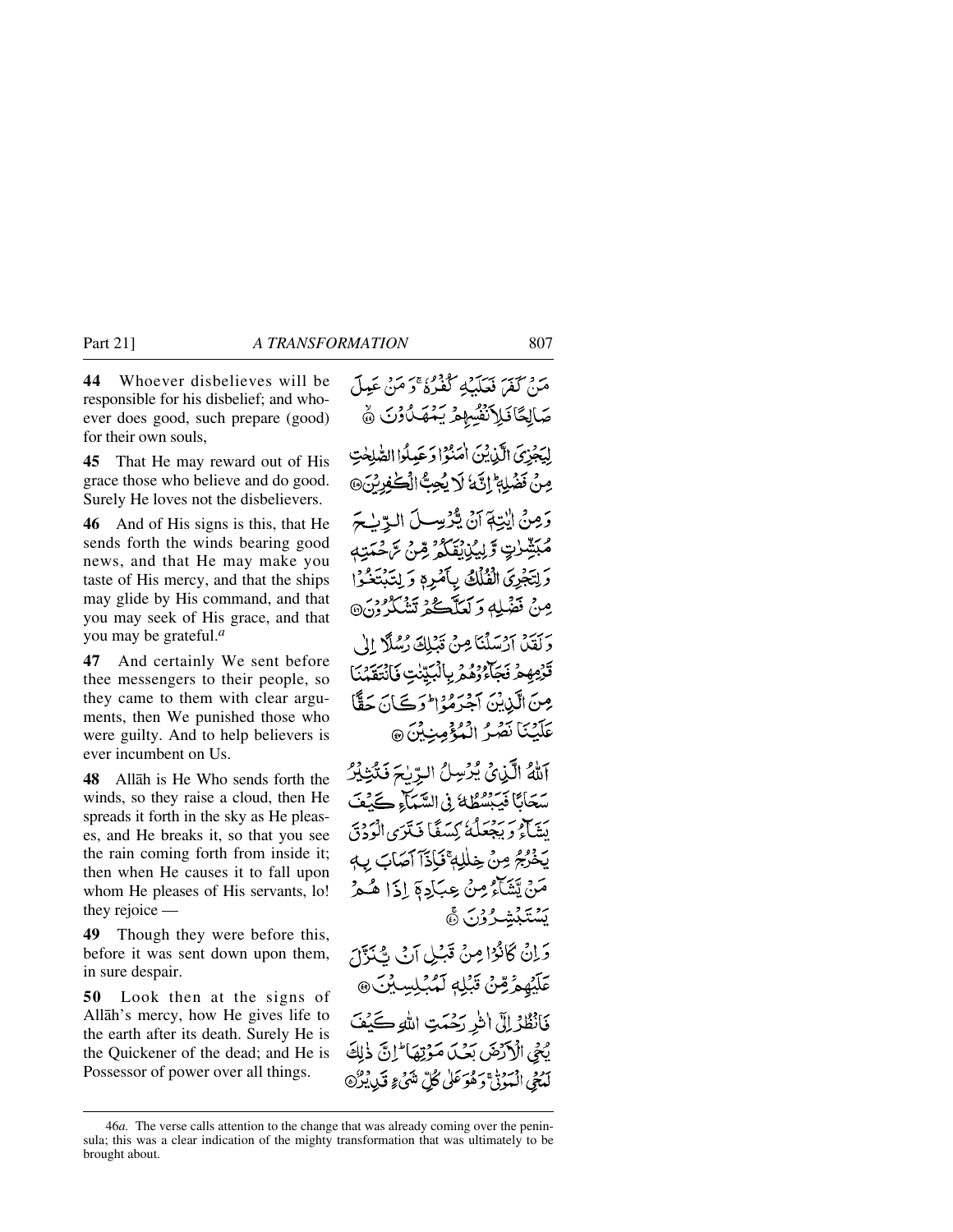**51** And if We send a wind and they see it yellow, they would after that certainly continue to disbelieve.*<sup>a</sup>*

**52** So surely thou canst not make the dead to hear, nor canst thou make the deaf to hear the call, when they turn back retreating.

**53** Nor canst thou guide the blind out of their error. Thou canst make none to hear but those who believe in Our messages, so they submit.

## SECTION 6: **Overthrow of Opposition**

**54** Allåh is He Who created you from a state of weakness, then He gave strength after weakness, then ordained weakness and hoary hair after strength.*<sup>a</sup>* He creates what He pleases, and He is the Knowing, the Powerful.

**55** And the day when the Hour comes, the guilty will swear: They did not tarry but an hour. Thus are they ever turned away.

**56** And those who are given knowledge and faith will say: Certainly you tarried according to the ordinance of Allåh till the day of Resurrection so this is the day of Resurrection but you did not know.

**57** So that day their excuse will not profit those who were unjust, nor will they be granted goodwill.

اللهُ الَّذِيْ خَلَقْكُمْ مِّنْ ضُغَّفٍ تُمَّ جَعَلَ مِنْ بَعْيِ ضُمَّفٍ قُوَّةً ثُمَّ جَعَلَ مِنْ بَعۡلِي قُوَّةٍ مُهۡفَقَا وَشَيۡبَةً ؕ يَخْلُنُّ مَا يَشَاءُ وَهُوَالْعَلَيْهِ الْقَلِيْرُ» وَيَؤْمَرَتَّقَوْمُ السَّاعَةُ يُقْسِمُ الْمُجْرِمُونَ هُ مَالَيِتْدُاخَيْرَسَاعَةٍ حَيَىٰ لِكَ كَانُوْا **يُؤْنَڪُ**رُنَ @ وَقَالَ الَّذِيْنَ أَوْتُوا الْعِلْمَ وَالْإِيْمَانَ لَقَدْ، لَيَنْتُنَّحَرْ فِي كِتْبِ اللَّهِ إِلَى يَكُومِ الْبَعَثِ فَهْلَ الْكِوْثِرِ الْبَعَثِ وَلْكِتَكُثُرُ ڪُٺٽُوُ لَا تَعُلَيُوْنَ @ مَبْهِمَيِنِ لَاَ يَنْفَعُ الَّذِينَ ظَلَمْتُوْا مَعْيٰدَتِّفْعُ وَلَاهُمْ يُسْتَعْتَبُوْنَ ۞

<sup>51</sup>*a. It,* in this verse, refers to the *seed-produce,* which is meant by the expression "gives life to the earth" in the previous verse; the meaning is, the seed-produce may be rendered yellow or caused to wither away by a blast of the wind. The allusion is to the disasters which would strike a blow at the disbelievers' plans. It also refers to their persistence in disbelief, in spite of the afflictions which they experience.

<sup>54</sup>*a.* There is a deeper reference here to the law of the rise, growth and decay of nations.